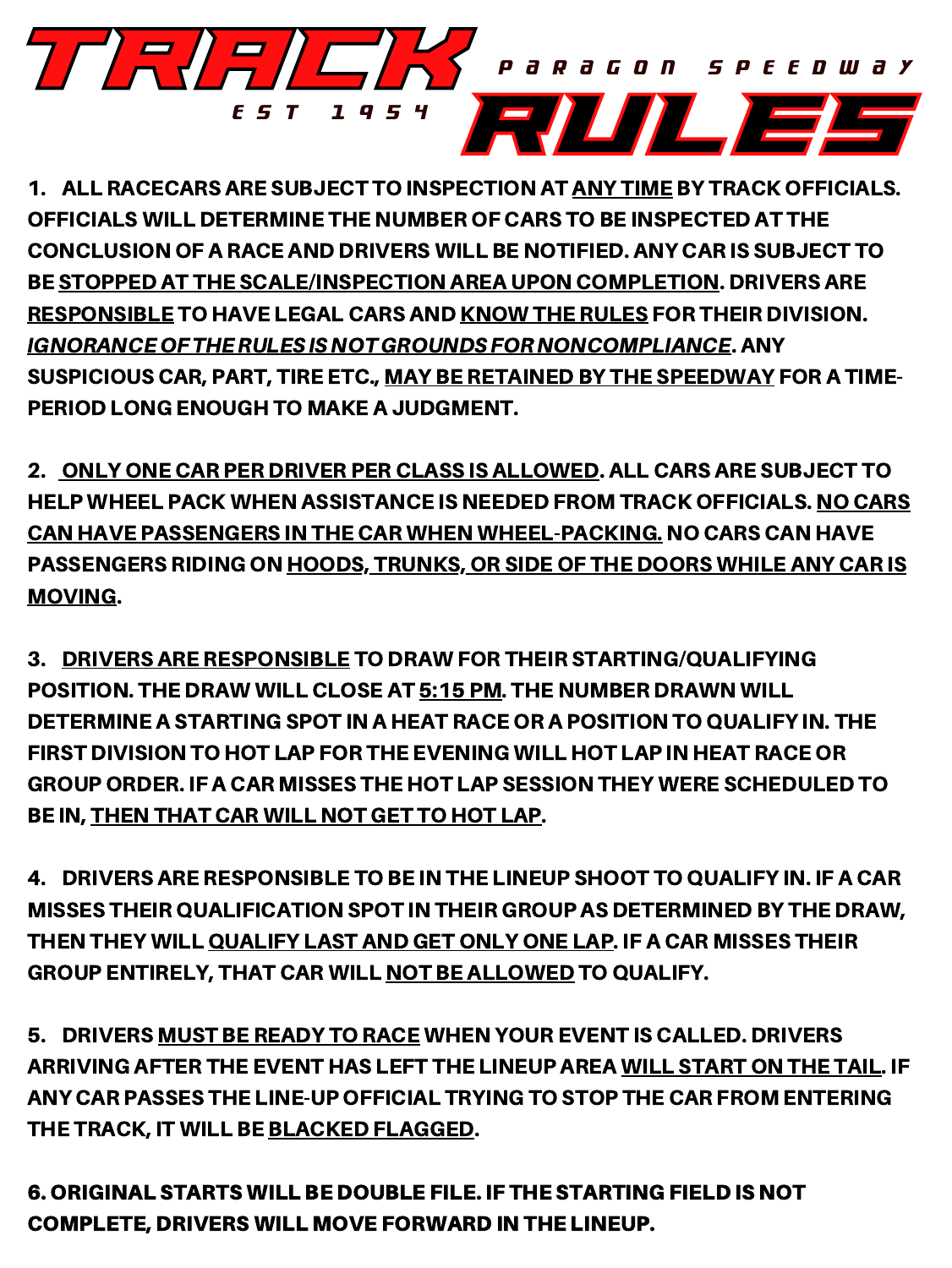**7. After 1 lap has been scored, all starts will be a modified double file restart. A single file restart will be used if less than three laps remain in an event or at the official's discretion.**

**8. All starts will begin at a starting area designated by track officials. The leader will approach the starting area at a MODERATE PACE and cannot start racing until reaching the starting area.**

**9. No driver may pass another driver at a double-file start or single file start until they have passed the cone. Any driver breaking the plane of the car ahead of them or jumping the start will be docked 2 positions for each car passed and will be assessed the penalty at the next caution or at the end of the race.**

**10. All drivers must get nose to tail on all caution flag laps. Any car(s) that run side by side with other cars while under caution laps will be warned ONE time. SECOND offenSe you will go to THE TAIL.**

**11. All races (except feature events) will be run under a time limit. Time limit will take affect at the start of the race.**

**12. If one lap has not been scored and there is a caution, drivrs will return to original starting spots. All cars that stop on the original start will go to THE TAIL.**

**13. Once the green flag drops and the race is officially underway, any driver involved in a caution and STOPS ON THE TRACK will go to THE TAIL.**

**14. ANY CAR stopping on the track, unless stopped by a track official or for a red flag situation, will go to THE TAIL.**

**15. Any driver bringing out an intentional caution will go to THE TAIL and be scored ONE LAP DOWN.**

**16. Any car spinning on their own or stopping on the track 2 times in one race will be BLACK FLAGGED for that event.**

**17. Any scored lapped cars will be lined up at the tail of the field behind all lead lap cars at a caution.**

**18. Track officials have the right to stop any car without penalty. No cars will be allowed to run if any track official feels that the car is unsafe or may cause problems for the rest of the field.**

**19. NO RACING BACK TO THE YELLOW under any circumstances.**